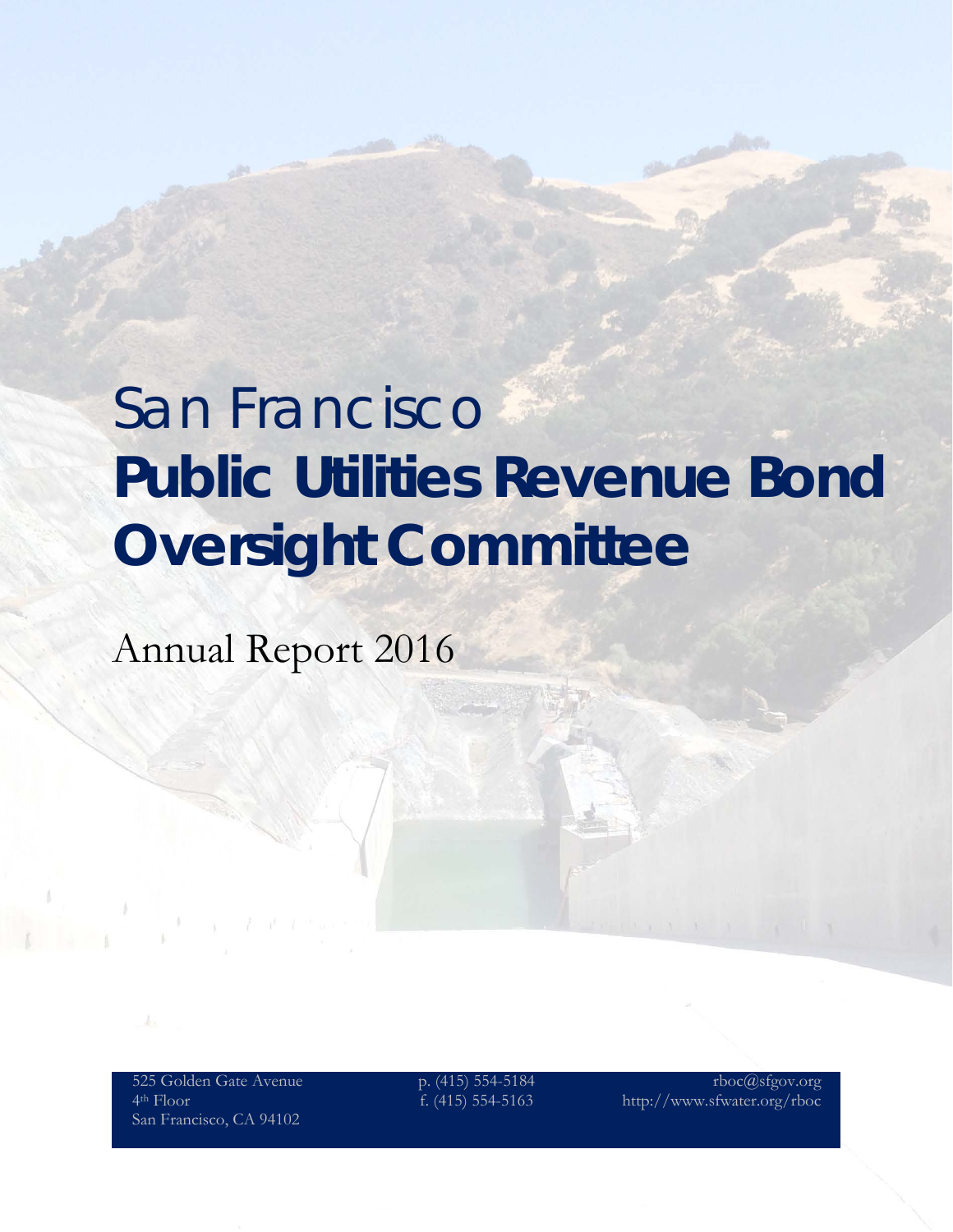### Background

*In November 2003, the Public Utilities Revenue Bond Oversight Committee (RBOC) was formed after passage of Proposition P (November 2002), adding to the San Francisco Administrative Code, Sections 5A.30 through 5A.36.* 

*The RBOC facilitates transparency and accountability in the expenditure of revenue bond proceeds, and the general public is invited and welcomed to attend RBOC meetings and to provide input.* 

*Pursuant to Administrative Code, Section 5A.36, the RBOC is charged with providing independent oversight of the expenditure of public utility revenue bond proceeds for capital improvements. The committee helps ensure an uninterrupted supply of water, power, and wastewater treatment services by the San Francisco Public Utilities Commission (SFPUC) to its customers. Further, it helps ensure public dollars are spent in accordance with the authorizing bond resolution and applicable laws.* 

*After conducting its own independent audit, and consulting with the City Attorney, the RBOC may determine that proceeds of a revenue bond program were not utilized for purposes authorized in accordance with the bond resolution. It may be further determined that this amounts to an illegal expenditure or waste of such revenue bonds. By majority vote, the RBOC may prohibit the issuance or sale of authorized revenue bonds which have yet to be issued or sold.* 

*The RBOC's decision to prohibit the sale of authorized, unsold revenue bonds may be appealed and overturned, or lifted, upon a two-thirds vote of all the members of the Board of Supervisors, if the SFPUC, in response to the report of the RBOC, provides evidence of corrective measures satisfactory to the Board of Supervisors. To date, the RBOC has not needed to use its authority in this way.*

*The SFPUC continues to incur bonded indebtedness to finance capital improvements, namely, through its water, sewer, and power enterprises.* 

*The provisions of Proposition P were set to expire on January 1, 2013, unless extended by an ordinance of the Board of Supervisors. In 2012, the Board extended the sunset date of the committee to January 1, 2016 (see Ordinance No. 236-12) to ensure revenue bonds are used for their intended purposes, and to help the SFPUC continue to employ best management practices.* 

*In 2015, the SFPUC submitted, and the Board of Supervisors approved, a PUC resolution supporting another extension. Shortly thereafter, on October 27, 2015, the Board of Supervisors approved Ordinance No. 189-15, extending the RBOC until January 1, 2019.*

*The RBOC reports publicly to the Mayor, SFPUC, and the Board of Supervisors*  regarding the SFPUC's expenditure of revenue bonds, and it is required to issue *annual reports on the results of its activities. This 2016 annual report is the 11th report issued since its formation.*

RBOC ANNUAL REPORT 2016 2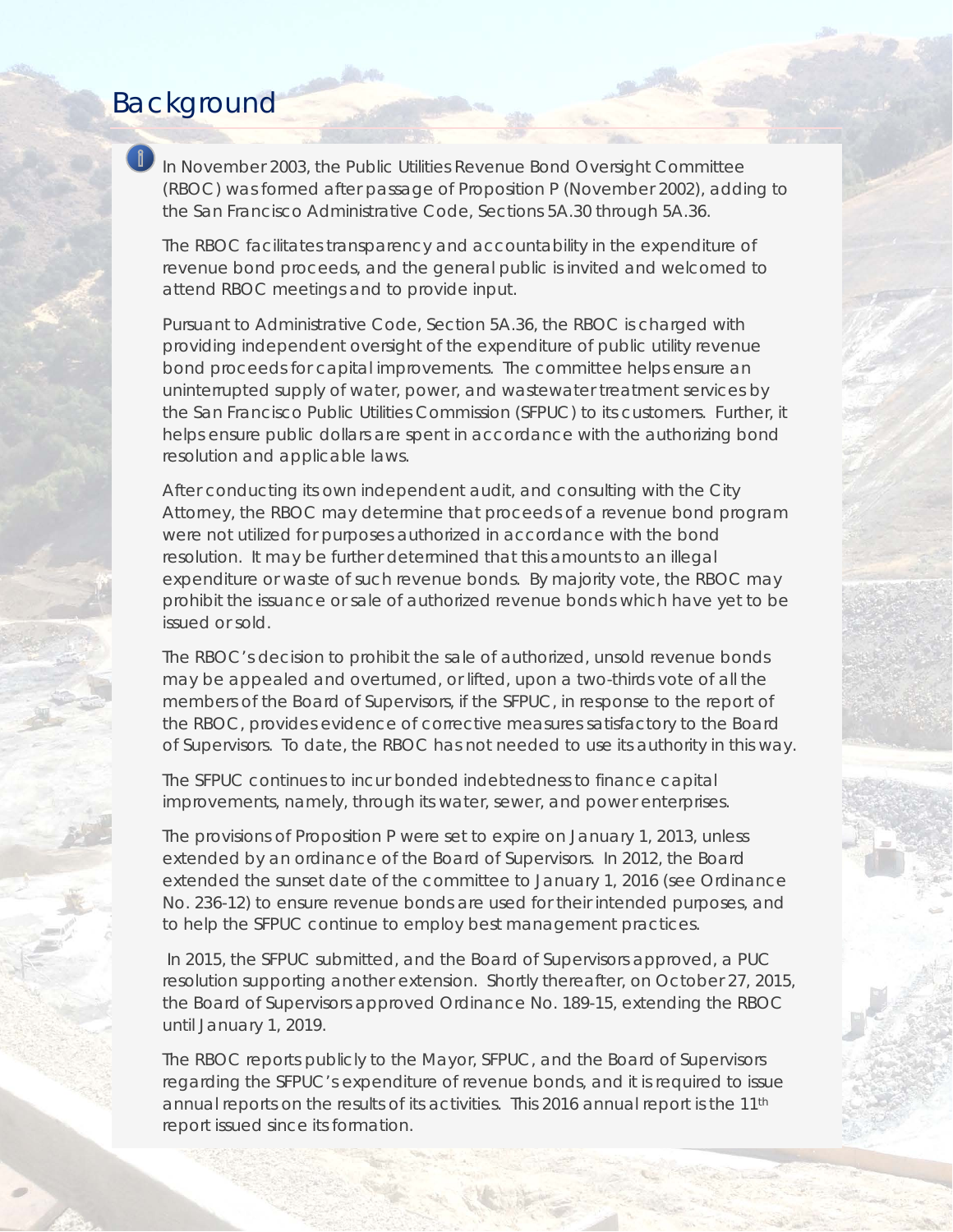### Executive Summary

### **Purpose**

*The purpose of the Revenue Bond Oversight Committee (RBOC) is to monitor the expenditure of revenue bond proceeds related to the repair, replacement, upgrade and expansion of the SFPUC's water, power and sewer infrastructure.* 

*The RBOC's goal is to ensure that specific SFPUC revenue bond proceeds are spent appropriately and according to authorization and applicable laws. The RBOC provides oversight to ensure transparency and accountability in connection with expenditure of the proceeds. The public is welcome to attend RBOC meetings and provide input.*

### **Highlights**

*During 2016, RBOC achievement highlights include the following:*

- *Conducted hearings and reviews on the progress of the Sewer System Improvement Program (SSIP) and Water System Improvement Program (WSIP), with particular focus on the accuracy of budgeting and scheduling forecasts.*
- *In furtherance of its purpose, the RBOC, with the City Attorney's Office, continued improving its outreach to the public and coordination with the Citizens' General Obligation Bond Oversight Committee and Public Utilities Citizens' Advisory Committee to ensure greater public awareness and input related to the SFPUC's expenditure of revenue bonds.*
- *Hired contractor to facilitate a strategic planning session, held on February 8, 2016, where the committee reviewed the legislative history and mission of the RBOC, discussed strategic directions for the committee, and developed a work plan for the year.*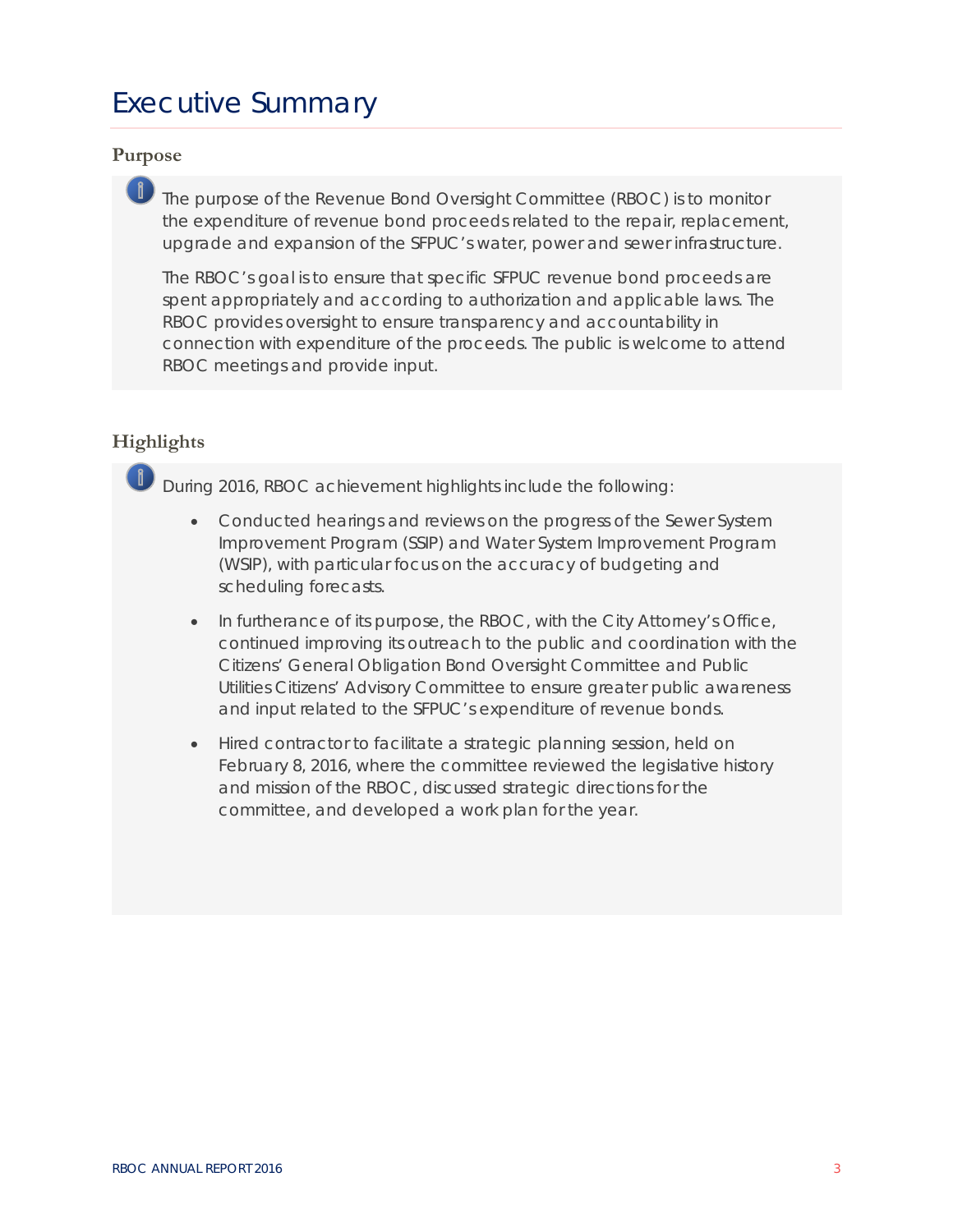### Further Accomplishments: 2016

Other work efforts completed or initiated by RBOC during the year included:

- Welcomed new RBOC members: Jadie Wasilco, Robert Leshner, and Tim Cronin were appointed to the Committee in 2016; Travis George was appointed in January 2017. RBOC is grateful for the service of Dari Barzel, Joshua Low, and Marina Pelosi.
- Toured WSIP project site at Calaveras Dam Replacement project to gain firsthand knowledge of challenges and opportunities of the WSIP capital program.
- Evaluated SSIP project initiation and level of services intended for project delivery and collaborated with SSIP management and staff to incorporate "lessons learned" from the WSIP project.
- Invited staff from Controller's Office (Audit Director Tonia Lediju and Steve Flaherty) for presentation on the whistleblower program to inform RBOC and clarify RBOC's role in identifying deficiencies in the quality and delivery of government services, wasteful and inefficient practices, and misuse of funds

### **Future Activities**

 $\bigcirc$  RBOC plans to continue improving its outreach to the public and coordinate with the PUC Citizen Advisory and General Bond Oversight Committees to ensure greater public awareness and input related to the SFPUC's expenditure of revenue bond proceeds.

### Summary of 2017 Issues

- *1. Succession planning for RBOC – continuity and predictable turnover; maintain short list of candidates, encourage early notice of resignation*
- *2. Report from staff to show assurance of project expenditure compliance with bond requirements*
- *3. Mountain Tunnel project – informed on project development and costs*
- *4. Calaveras Dam – monitoring progress*
- *5. Wastewater Issues – scope and budget for protection of flood prone areas in the city, Bayside tunnel capacity*
- *6. Alternative project delivery methods including design/build*
- *7. Green infrastructure – implementation status*
- *8. How to ensure appropriate project eligibility; how project supports the agency's mission*
- *9. Depth and breadth of oversight needed by RBOC – purpose is to avoid significant nonperformance or cost overruns, including expected performance of completed projects*
- *10. Seminar on capital planning – managing credit rating/debt costs, ratio of cash/debt funding, possible changes to financial strategy in fixed rate/variable rate mix*
- 11. *Rate design presentation needed from staff*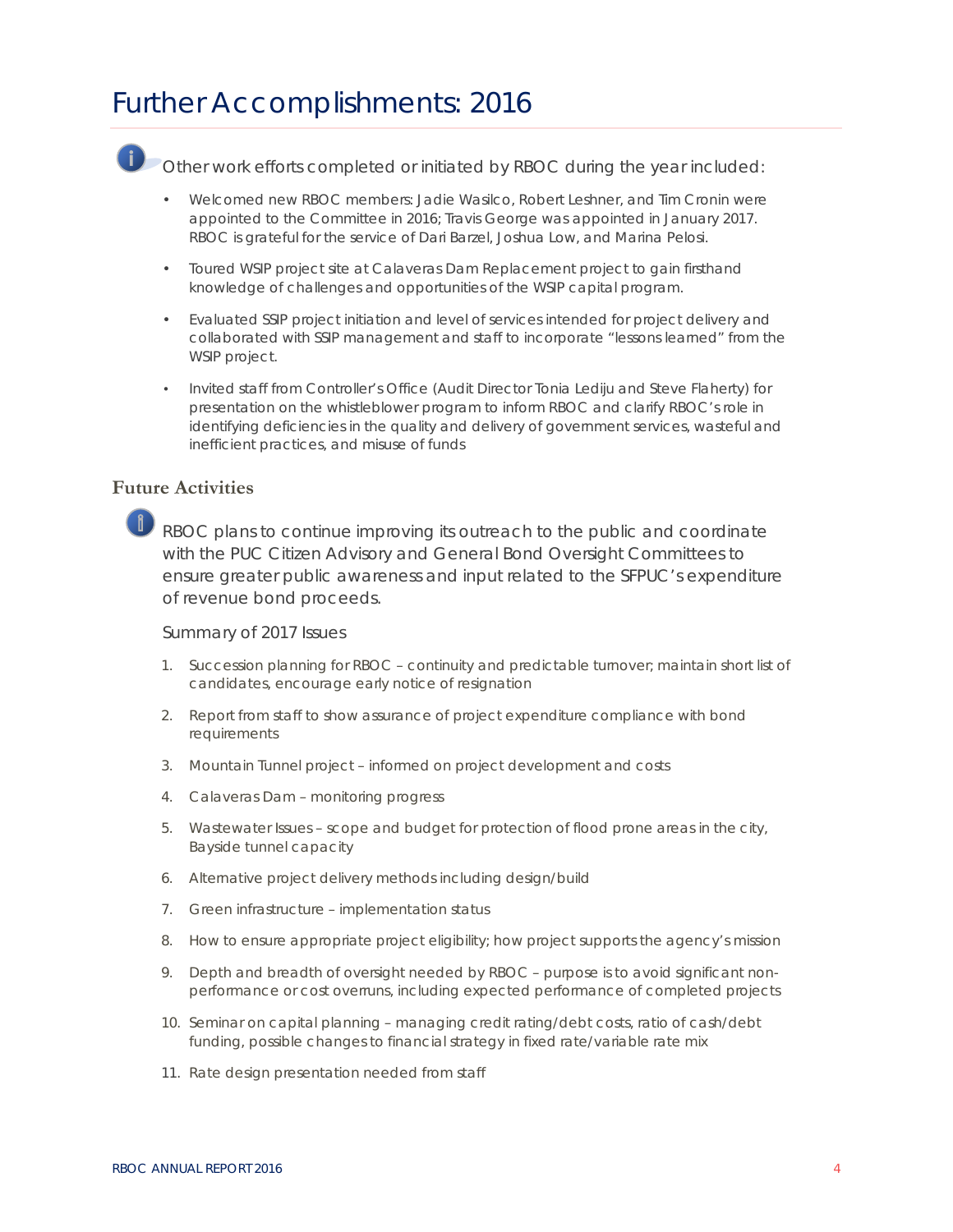### **Membership**

The RBOC is comprised of seven members appointed by the Mayor, Board of Supervisors, Controller, Bay Area Water Supply and Conservation Agency (BAWSCA), and Budget and Legislative Analyst:

- Two (2) seats appointed by the Mayor
- Two (2) seats appointed by the Board of Supervisors
- One (1) seat appointed by the City Controller
- One (1) seat appointed by the Bay Area Water User's Association (BAWUA), under the auspices of the Bay Area Water Supply and Conservation Agency (BAWSCA), and
- One (1) seat is the Budget and Legislative Analyst or his/her representative.

At a minimum, the members appointed by the Mayor and the Board shall, individually or collectively, have expertise, skills and experience in economics, the environment, construction, and project management.

The member appointed by the Controller shall have background and experience in auditing, accounting, and project finance.

RBOC members serve no more than two consecutive terms. For initial appointments, three members were assigned by lot to an initial term of two years and the remaining four members had an initial term of four years. Thereafter, each RBOC member shall serve a four-year term.

Further information on the current members is included below. The members and officers of the RBOC who served during the past calendar year can be found in **Appendix 1**.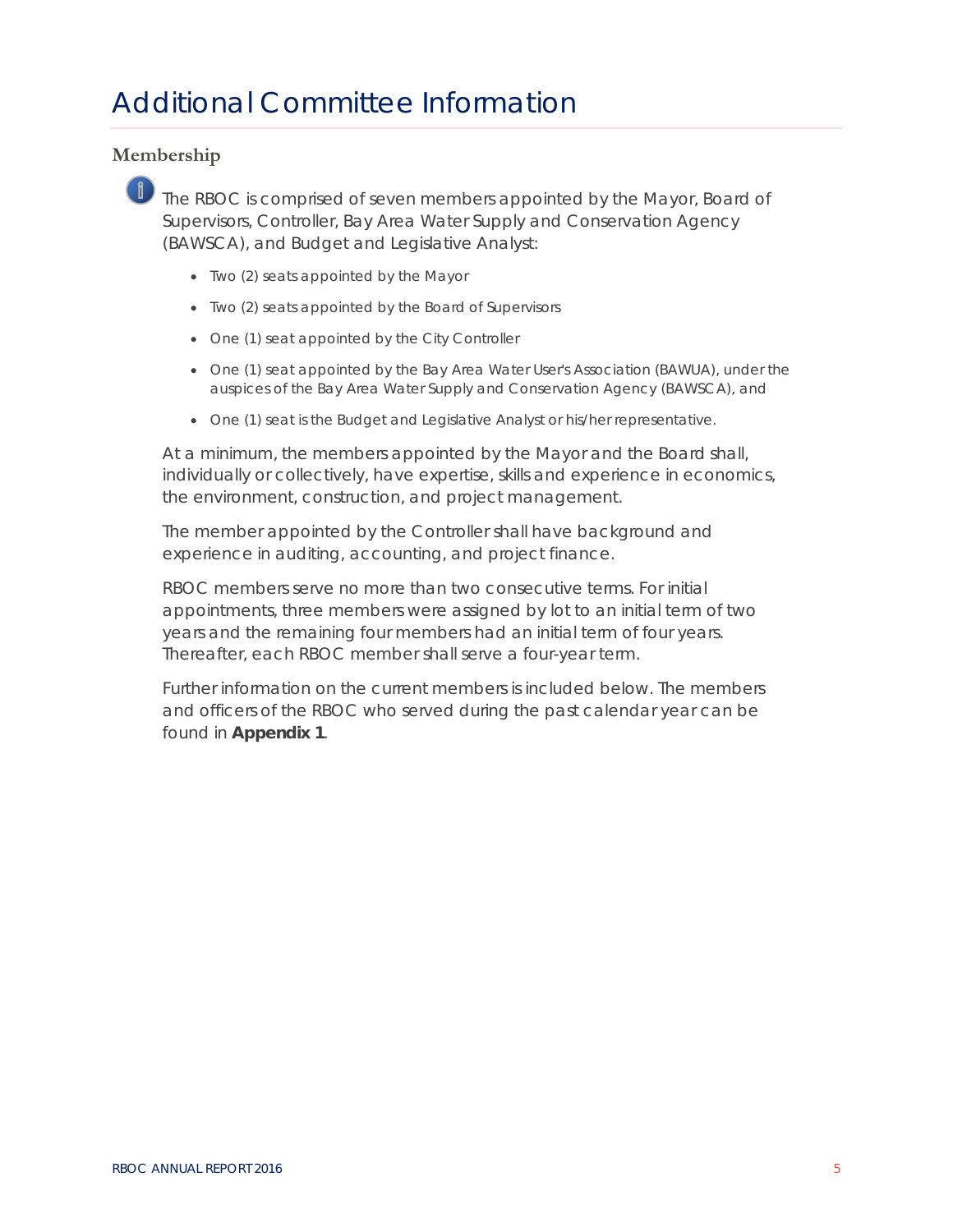### **Member Biographies**



**Kevin Cheng (Chair)** Appointed by the Mayor

Former principal management consultant developing and executing strategy and operation work for major Fortune 500 corporations, with particular expertise in project management. Current managing partner of San Francisco-based development company.



### **Holly Kaufman** Appointed by the Mayor

CEO of a strategic advisory firm, designing and managing initiatives that integrate environmental and economic needs. Clients include the White House Council on Environmental Quality, Hewlett Packard, the California Wind Energy Association, the Union of Concerned Scientists and the Natural Resources Defense Council. Served in the Clinton administration as a United Nations climate treaty negotiator representing the Departments of State and Defense. Speaks and publishes widely on green business, clean tech, climate change, sustainability and ecological protection issues.



### **Christina Tang (Vice Chair)** Appointed by BAWSCA

Senior Administrative Analyst for the Bay Area Water Supply and Conservation Agency (BAWSCA) representing its 26 members' collective interests in their relationship with the SFPUC on matters related to water supply, facility reliability, operations, water quality and wholesale water rates. Christina has over 12 years of experience in public finance, including direct experience in debt management. Christina received her Master of Science degree in Finance from the University of Houston, and her Master of Public Administration from the University of Illinois at Springfield.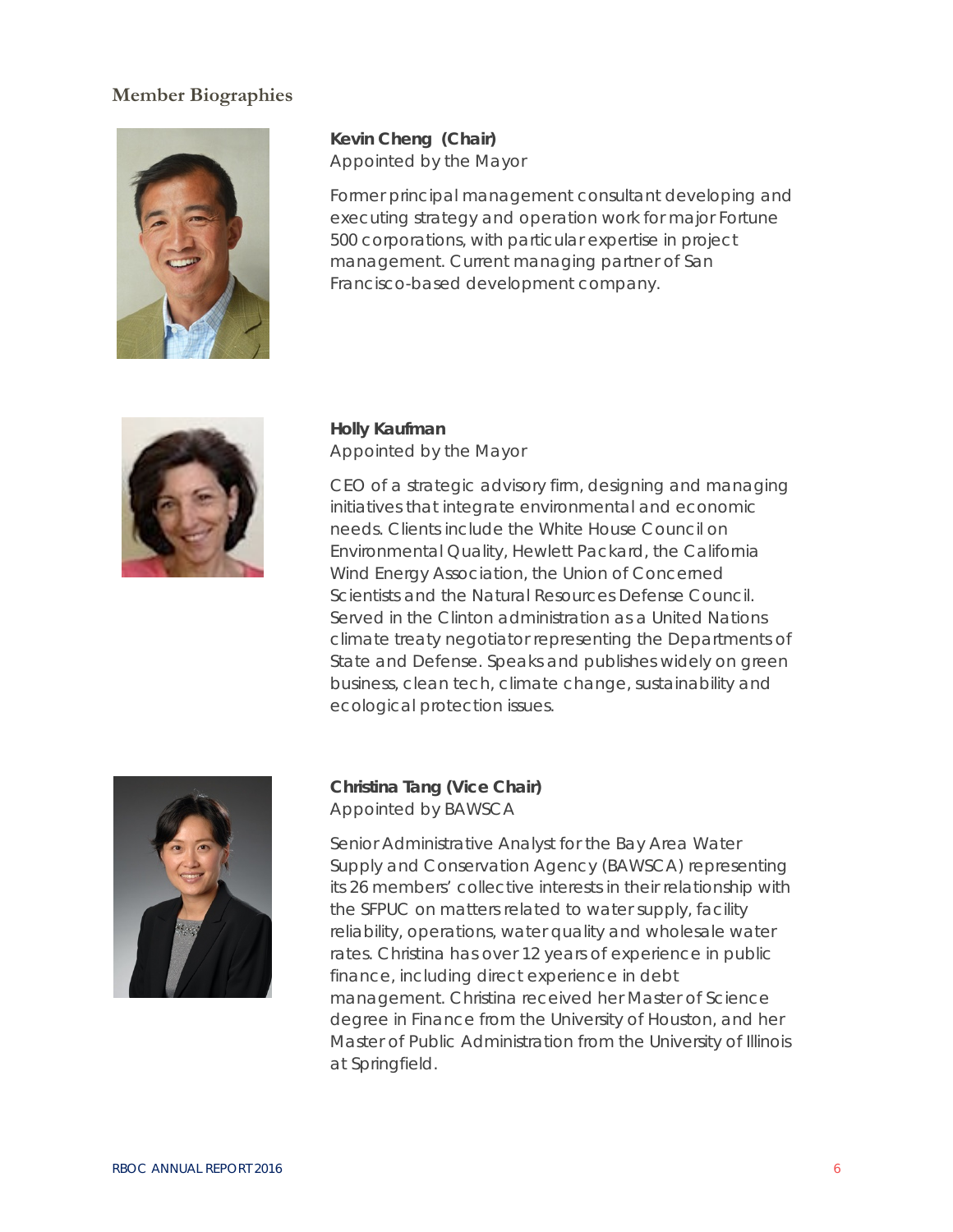

### **Travis George** Appointed by the Controller

Debt Administrator for the East Bay Municipal Utility District, Travis has a background in both utilities and municipal finance. Before his current role, Travis worked at Moody's Investors Service where he served five years as a credit rating analyst. During his time with Moody's he rated a wide range of municipal issuers including many water, wastewater and electric utilities. Travis also previously served as an analyst for both Con Edison in New York City and Bonneville Power Administration in Portland, OR. Travis holds a bachelor's degree in Economics from Portland State University and a master's degree in Public Administration and Policy from New York University.

### **Jadie Wasilco**

Appointed by the Budget and Legislative Analyst's Office

Jadie Wasilco is a Senior Analyst at Harvey M. Rose Associates, LLC, which serves as the San Francisco Board of Supervisors' Budget & Legislative Analyst. Ms. Wasilco has experience in budget, legislative and policy analysis, as well as performance and management auditing. Ms. Wasilco previously held positions in the public, private and non-profit sectors in real estate consulting, environmental planning and government relations. Ms. Wasilco holds a Bachelor of Arts from UC Berkeley, and a Masters' in Urban and Regional Planning from UCLA's Luskin School of Public Affairs.

### **Robert Leshner**

Appointed by Board of Supervisors



Robert Leshner leads the merchant division of Postmates, a technology and logistics company, after founding two venture backed technology companies. Before that, Robert was a founding employee of HPM Partners, a financial advisor with \$8bn of assets under management, where he was a member of the Investment Committee and led interest rate and fixed income analysis. Prior, he managed risk, liquidity, and issuance planning for \$60bn of funding at Discover Bank. Robert holds a B.A. in Economics from the University of Pennsylvania, and is a Chartered Financial Analyst.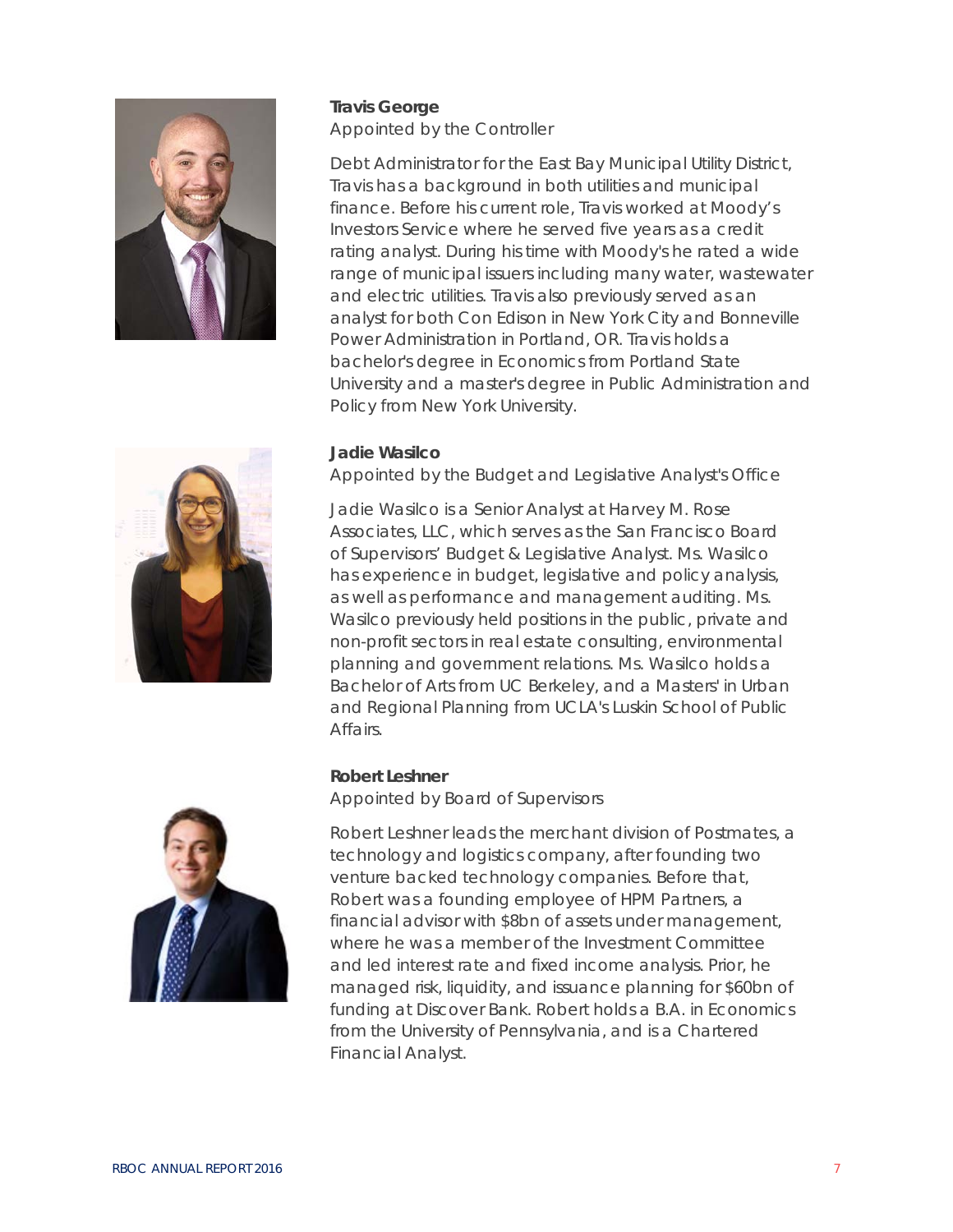

### **Tim Cronin** Appointed by Board of Supervisors

Tim Cronin is an attorney in the San Francisco office of Wilson Sonsini Goodrich & Rosati, where he advises clients on issues relating to the financing, development, and regulation of energy and infrastructure projects.

Tim has represented developers and investors in financings involving large distributed and utility-scale renewable energy project portfolios. In addition, he provides counsel to energy and infrastructure companies with respect to customer agreements and federal, state, and local regulations as such companies seek to enter new markets and offer new distributed energy services to residential and commercial customers.

Before attending law school at U.C. Berkeley, Tim worked at the American Council On Renewable Energy (ACORE) in Washington, DC, where he promoted international partnerships among government actors, renewable energy companies, and financiers as the organization's manager of international programs.

### **Past Meetings Schedule: 2016**

The RBOC held 10 meetings in 2016, the substance of which is briefly described in **Appendix 2**. The RBOC cancelled 2 meetings.

Full agendas and minutes for each meeting are available at [http://www.sfwater.org/](http://www.sfwater.org/%20rboc) rboc.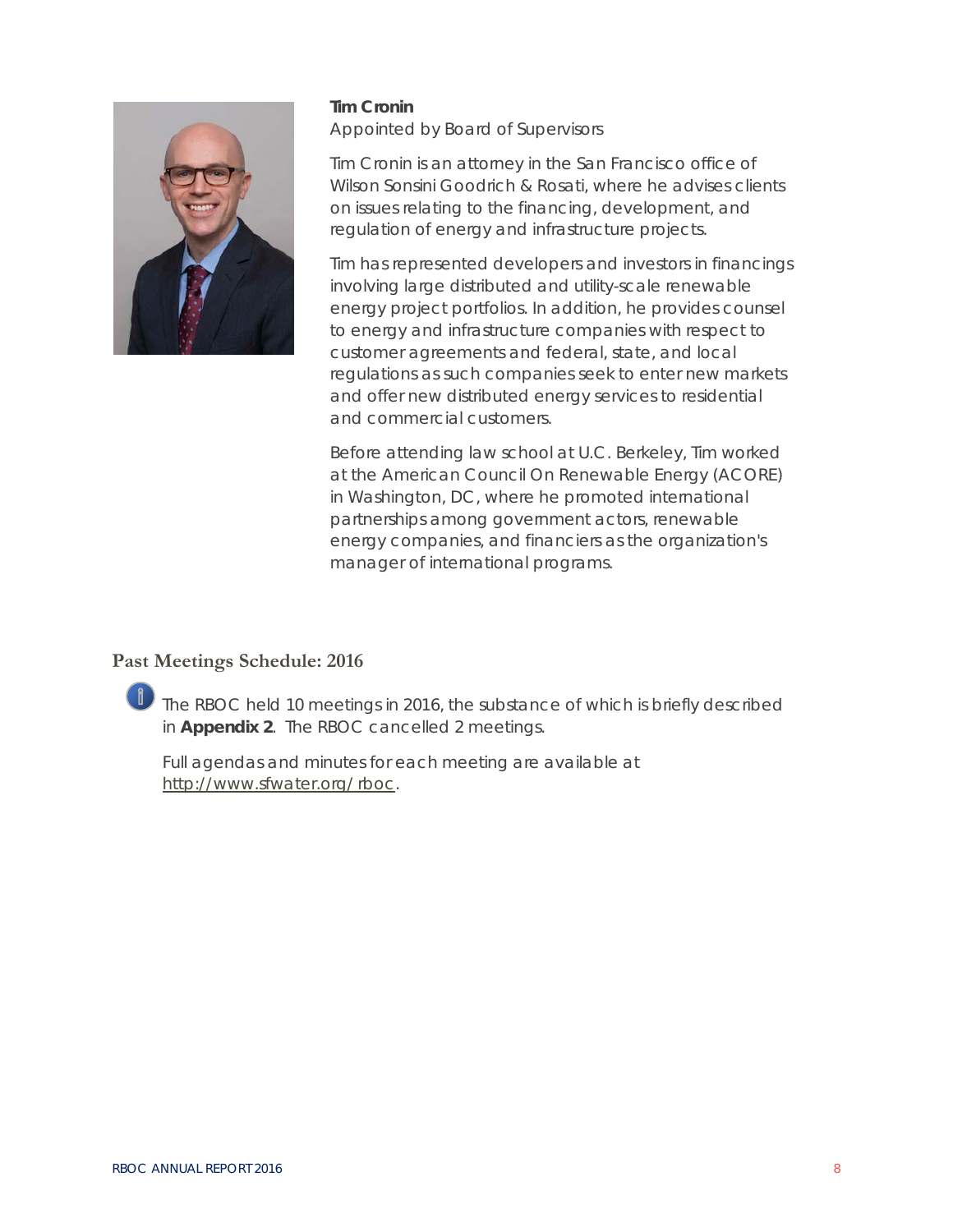### Budget

Pursuant to Proposition P, the RBOC receives  $1/20$ <sup>th</sup> of 1% of gross revenue bond proceeds to fund the cost of retaining the services of "outside auditors, inspectors and necessary experts" to perform independent reviews.

As of December 31, 2016, RBOC had a pending account balance of \$1,534,410 with actual expenditures to-date (including encumbrances) of \$1,081,474. A complete accounting of RBOC funds can be found in **Appendix 3**.

### Meeting Schedule: 2017

Requiarly scheduled meetings of the RBOC meet monthly on the following dates beginning at 9:00 A.M. at the SFPUC Building located at 525 Golden Gate Avenue, in San Francisco, unless otherwise specified.

Meeting agendas of the RBOC will be posted on<http://www.sfwater.org/rboc> and at the SF Main Library, 5th Floor. Public participation is always welcome.

The 2017 regular meeting schedule is as follows:

- *1. Monday, January 23, 2017*
- *2. Monday, February 13, 2017*
- *3. Monday, March 6, 2017*
- *4. Monday, April 10, 2017*
- *5. Monday, May 8, 2017*
- *6. Monday, June 12, 2017*
- *7. Monday, July 17, 2017*
- *8. Monday, August 7, 2017*
- *9. Monday, September 18, 2017*
- *10. Monday, October 16, 2017*
- *11. Monday, November 6, 2017*
- *12. Monday, December 11, 2017*
- *13. Monday, January 22, 2018 (to be determined)*
- *14. Monday, February 12, 2018 (to be determined)*
- *15. Monday, March 5, 2018 (to be determined)*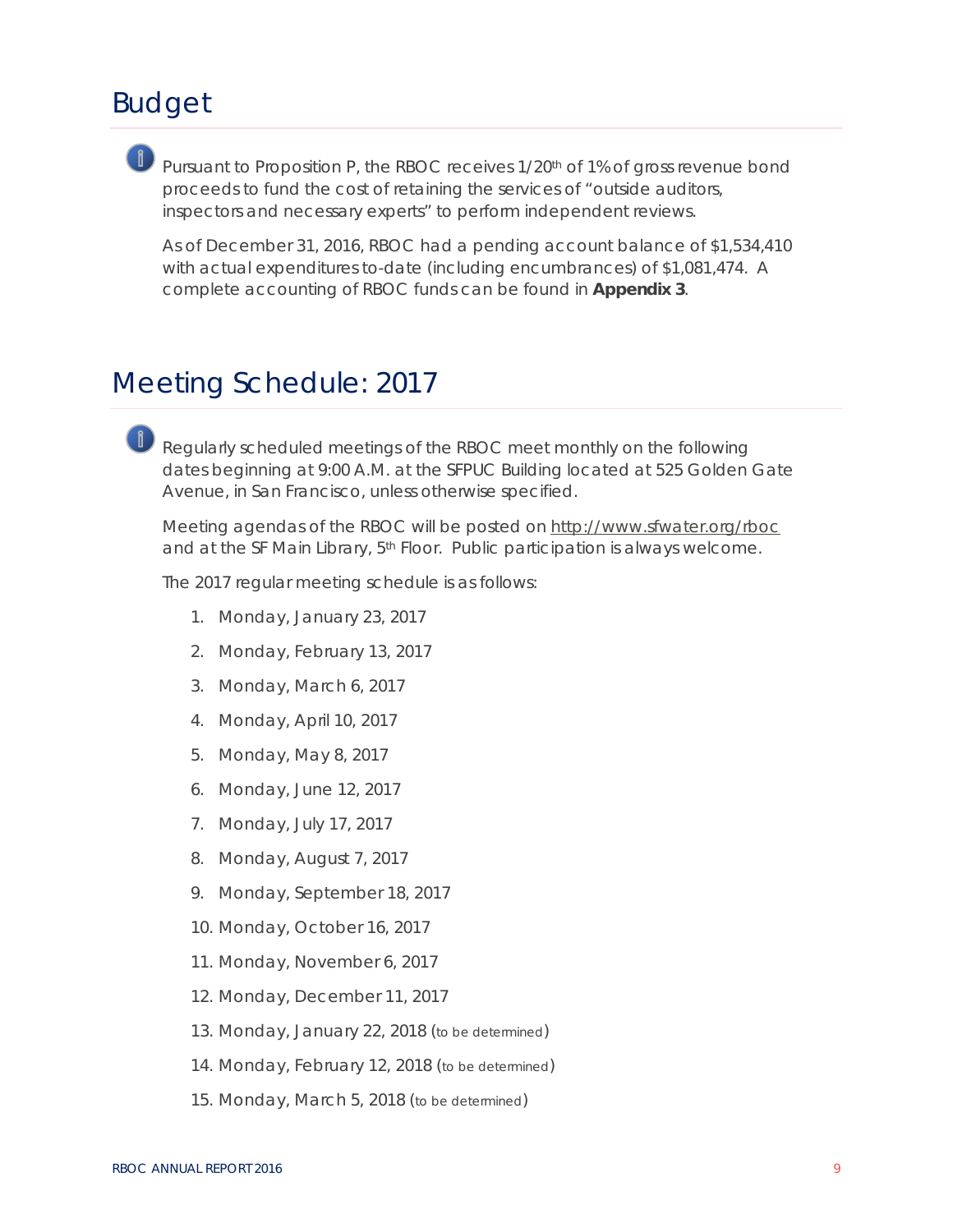### Acknowledgements

The RBOC would like to acknowledge and express appreciation to the SFPUC staff and others for facilitating the tasks of the committee. Specifically, the committee would like to acknowledge the following staff:

> *Public Utilities Commission -* General Manager Harlan Kelly, Chief Financial Officer Eric Sandler, Deputy CFO Charles Perl, WSIP Director Dan Wade, Alan Johanson, and John Kinneen; SSIP Director Karen Kubick, Richard Morales, Mike Brown, Nancy Hom, Christina Anderson, Sarah Bloom, and Sheena Johnson.

*City Attorney's Office -* Deputy City Attorney Mark Blake.

*Controller's Office -* Audit Director Tonia Lediju and Steve Flaherty.

Additionally, the committee would like to thank Carmen Clark. From the Board of Supervisors, the RBOC wishes to thank Assistant Clerk of the Board Derek Evans for providing technical and administrative support. A commendation was provided to former RBOC Member Eric Sandler for his service as the Controller's representative and committee Vice-Chair.

The RBOC also expresses its appreciation for the participation of members of the public and various stakeholders, including but not limited to Steve Lawrence.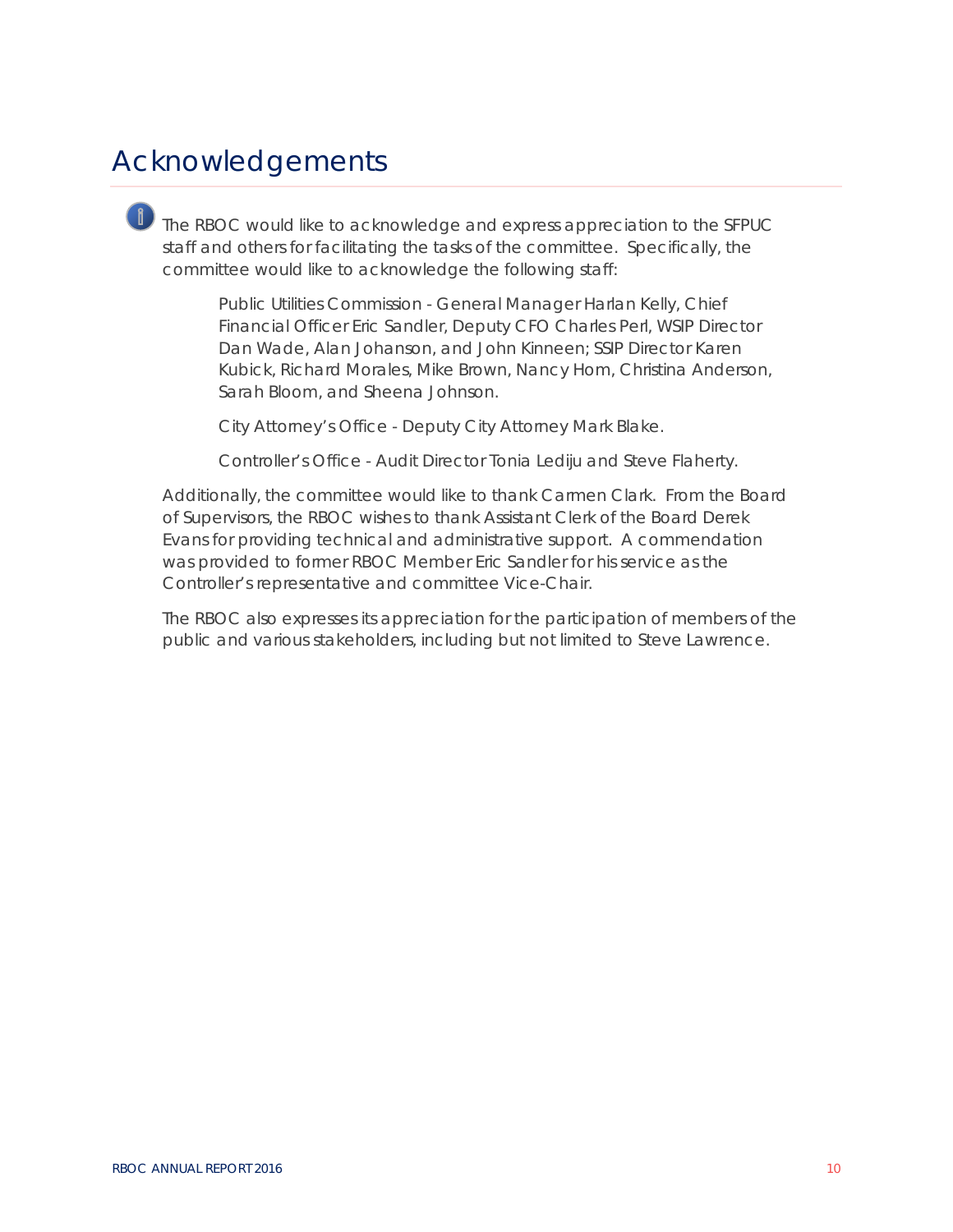### Appendix 1. RBOC Members 2015–2016

| Member                       | Appointed By & Term                                                                                | Qualifications                                                                                                                                                                                                                                                                                                                                                                                                                                                                                                                                                                                                                                                                                                                                                                                                                                                                                                                                                                           |  |  |
|------------------------------|----------------------------------------------------------------------------------------------------|------------------------------------------------------------------------------------------------------------------------------------------------------------------------------------------------------------------------------------------------------------------------------------------------------------------------------------------------------------------------------------------------------------------------------------------------------------------------------------------------------------------------------------------------------------------------------------------------------------------------------------------------------------------------------------------------------------------------------------------------------------------------------------------------------------------------------------------------------------------------------------------------------------------------------------------------------------------------------------------|--|--|
| <b>Kevin Cheng</b><br>Chair  | Mayor<br>Appointee<br>Appointed on 5/19/10<br>Term expired on 11/12/13<br>(Holdover Status)        | Former management consultant developing and executing strategy and operation<br>work for major Fortune 500 corporations, with particular expertise in project<br>management. Current managing partner of San Francisco based development<br>company.                                                                                                                                                                                                                                                                                                                                                                                                                                                                                                                                                                                                                                                                                                                                     |  |  |
| <b>Tim Cronin</b>            | <b>Board of Supervisors Appointee</b><br>Appointed on 12/3/2016<br>Term expires on 11/12/2020      | Attorney in the San Francisco office of Wilson Sonsini Goodrich & Rosati, where he<br>advises clients on issues relating to the financing, development, and regulation of<br>energy and infrastructure projects. Tim has represented developers and investors in<br>financings involving large distributed and utility-scale renewable energy project<br>portfolios. In addition, he provides counsel to energy and infrastructure companies with<br>respect to customer agreements and federal, state, and local regulations as such<br>companies seek to enter new markets and offer new distributed energy services to<br>residential and commercial customers. Before attending law school at U.C. Berkeley,<br>Tim worked at the American Council On Renewable Energy (ACORE) in Washington,<br>DC, where he promoted international partnerships among government actors,<br>renewable energy companies, and financiers as the organization's manager of<br>international programs. |  |  |
| <b>Travis George</b>         | <b>Board of Supervisors</b><br>Appointee<br>Appointed on 1/20/2017<br>Term expires on 11/12/2019   | Debt Administrator for the East Bay Municipal Utility District, Travis has a background in<br>both utilities and municipal finance. Before his current role, Travis worked at Moody's<br>Investors Service where he served five years as a credit rating analyst. During his time<br>with Moody's he rated a wide range of municipal issuers including many water,<br>wastewater and electric utilities. Travis also previously served as an analyst for both Con<br>Edison in New York City and Bonneville Power Administration in Portland, OR. Travis<br>holds a bachelor's degree in Economics from Portland State University and a master's<br>degree in Public Administration and Policy from New York University.                                                                                                                                                                                                                                                                 |  |  |
| Holly Kaufman                | Mayor<br>Appointee<br>Appointed on 2/15/12 Term<br>expired on 11/12/15<br>(Holdover Status)        | CEO of a strategic advisory firm that designs and manages initiatives that integrate<br>environmental and economic needs. Clients include the White House Council on<br>Environmental Quality, Hewlett Packard, the California Wind Energy Association, the<br>Union of Concerned Scientists and the Natural Resources Defense Council. Served in<br>the Clinton Administration as a United Nations climate treaty negotiator representing<br>the Departments of State and Defense. Speaks and publishes widely on green business,<br>clean tech, climate change, sustainability, and ecological protection issues.                                                                                                                                                                                                                                                                                                                                                                      |  |  |
| <b>Robert Leshner</b>        | <b>Board of Supervisors</b><br>Appointee<br>Appointed on 11/3/2016<br>Term expires on 11/12/2019   | Robert Leshner leads the merchant division of Postmates, a technology and logistics<br>company, after founding two venture backed technology companies. Before that,<br>Robert was a founding employee of HPM Partners, a financial advisor with \$8bn of<br>assets under management, where he was a member of the Investment Committee<br>and led interest rate and fixed income analysis. Prior, he managed risk, liquidity, and<br>issuance planning for \$60bn of funding at Discover Bank. Robert holds a B.A. in<br>Economics from the University of Pennsylvania, and is a Chartered Financial Analyst.                                                                                                                                                                                                                                                                                                                                                                           |  |  |
| Christina Tang<br>Vice Chair | Bay Area Water Users Association<br>Appointee<br>Appointed on 7/1/2014 Term<br>expires on 7/1/2018 | Senior Administrative Analyst for the Bay Area Water Supply and Conservation Agency<br>(BAWSCA) representing its 26 members' collective interests in their relationship with the<br>SFPUC on matters related to water supply, facility reliability, operations, water quality<br>and wholesale water rates. Christina has over ten years of experience in financial<br>operations with City and County governments and special district governmental<br>entities, including debt issuance and debt management. Christina received her Master<br>of Science degree in Finance from the University of Houston, and her Master of Public<br>Administration from the University of Illinois at Springfield.                                                                                                                                                                                                                                                                                  |  |  |
| Jadie Wasilco                | <b>Budget Analyst Appointee</b><br>Appointed on 8/24/2016 Term<br>expires on 1/6/2018              | Jadie Wasilco is a Senior Analyst at Harvey M. Rose Associates, LLC, which serves as the<br>San Francisco Board of Supervisors' Budget & Legislative Analyst. Ms. Wasilco has<br>experience in budget, legislative and policy analysis, as well as performance and<br>management auditing. Ms. Wasilco previously held positions in the public, private and<br>non-profit sectors in real estate consulting, environmental planning and government<br>relations. Ms. Wasilco holds a Bachelor of Arts from UC Berkeley, and a Masters' in Urban<br>and Regional Planning from UCLA's Luskin School of Public Affairs.                                                                                                                                                                                                                                                                                                                                                                    |  |  |

Continued on next page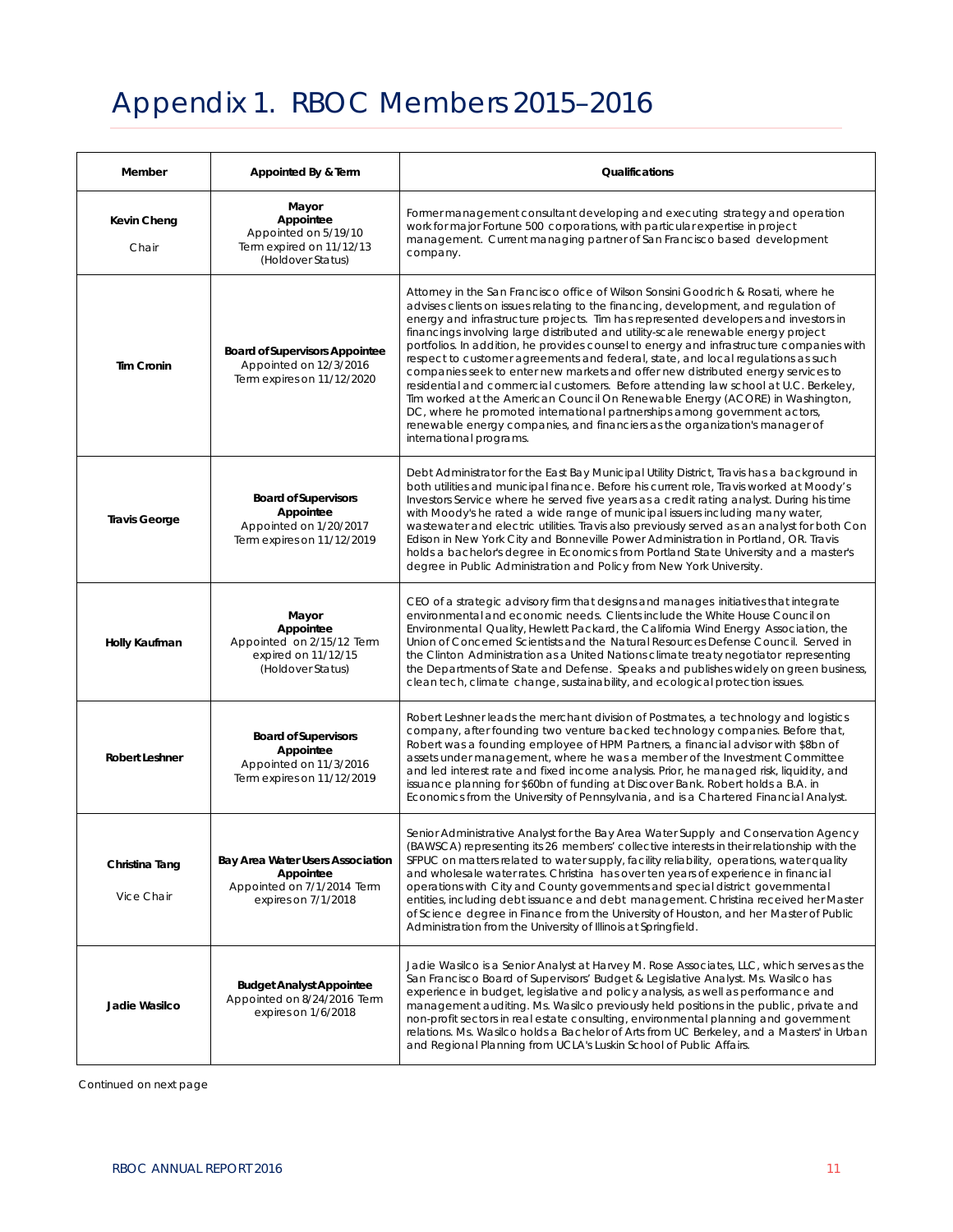| Member                             | Appointed By & Term                                                                        | <b>Qualifications</b>                                                                                                                                                                                                                                                                                                                                                                                                                                                                                                                                                                                                                                                                                                                                                                                                                                                                                                   |
|------------------------------------|--------------------------------------------------------------------------------------------|-------------------------------------------------------------------------------------------------------------------------------------------------------------------------------------------------------------------------------------------------------------------------------------------------------------------------------------------------------------------------------------------------------------------------------------------------------------------------------------------------------------------------------------------------------------------------------------------------------------------------------------------------------------------------------------------------------------------------------------------------------------------------------------------------------------------------------------------------------------------------------------------------------------------------|
| Dari Barzel<br>(previous member)   | Controller<br>Appointee<br>Appointed on 3/4/2016<br>Term expires on 11/12/2019             | Treasury Manager for the East Bay Municipal Utility District. She has over 25 years'<br>experience in public finance. Prior to her appointment as Treasury Manager Dari was<br>responsible for managing all aspects of the District's debt portfolio and provided key<br>support in serving the Employee Retirement System. Before joining the District, Dari was<br>a Vice-President at Moody's Investor Services where she spent nearly 15 years rating<br>public agency financings. Dari has also served in the finance departments of two local<br>government agencies, as a financial advisor to public agencies in connection with the<br>issuance of municipal bonds, and has worked internally at both New York and<br>California banks. Dari has a Bachelor's degree in English from Barnard College and a<br>Master's in Business Administration from the Columbia University Graduate School of<br>Business. |
| Josh Low<br>(previous member)      | <b>Budget Analyst</b><br>Appointee<br>Appointed on 1/6/2015 Resigned<br>on 8/17/2016       | Josh is an analyst for the San Francisco Budget & Legislative Analyst's Office. In this<br>capacity Josh reviews fiscal impact of potential legislation and performs budget<br>analysis for the Board of Supervisors. Prior to working for the Budget and Legislative<br>Analyst's Office, Josh served as a policy analyst for Los Angeles Mayor Antonio<br>Villaraigosa, as well as several non-profit organizations working in areas such as<br>community development, human services and education. Josh has a Bachelor's<br>degree in Political Science from San Diego State University and a Master's Degree in<br>Public Policy from the University of California, Los Angeles.                                                                                                                                                                                                                                   |
| Marina Pelosi<br>(previous member) | <b>Board of Supervisors</b><br>Appointee<br>Appointed on 1/8/2014 Resigned<br>on 7/28/2016 | Energy and Utility professional who has worked as an operating engineer on ocean<br>going tankers, and ran a San Francisco based financial services company. A Certified<br>Energy Manager by the Association of Energy Engineers with professional focus that<br>includes initiating and managing energy efficient, facility improvement projects<br>throughout California.                                                                                                                                                                                                                                                                                                                                                                                                                                                                                                                                            |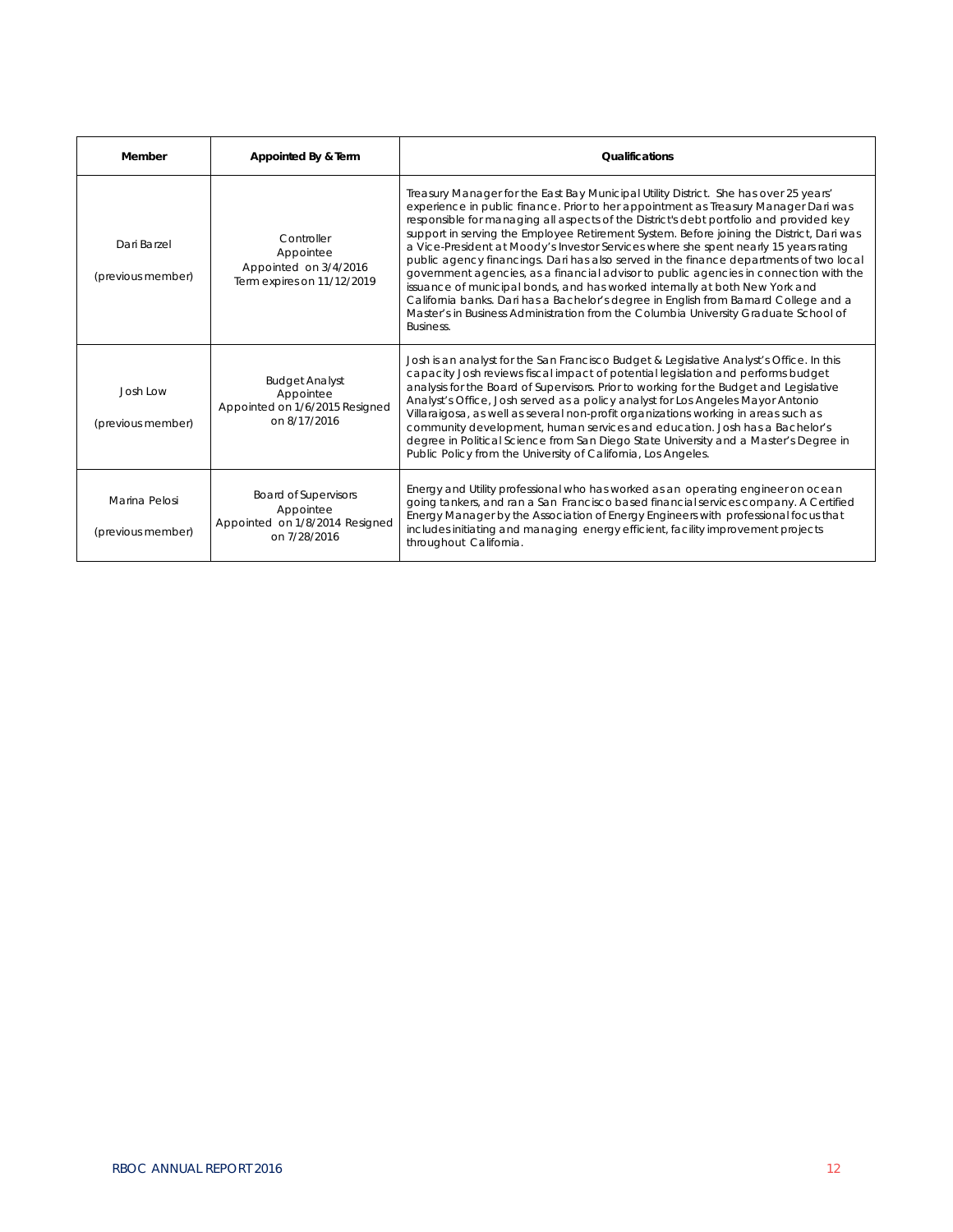### **[December](http://www.sfbos.org/Modules/ShowDocument.aspx?documentid=50911) 12, 2016**

- 1. San Francisco Public Utilities Commission (SFPUC) Staff Report: Sewer System Improvement Program (SSIP) Updates
- 2. San Francisco Public Utilities Commission (SFPUC) Staff Report: Mountain Tunnel 101 Presentation, including overview of the issue, how it is being addressed, project update, project scope and budget, why Mountain Tunnel was not included as part of WSIP, possibility of inclusion in WSIP, project going forward
- 3. Approval of Minutes: 2016 RBOC Meeting Minutes
- 4. Annual Report Preparation

### **[November](http://sfwater.org/modules/showdocument.aspx?documentid=6259) 7, 2016**

- 1. San Francisco Public Utilities Commission (SFPUC) Staff Report: Water System Improvement Program (WSIP) Updates
- 2. Presentation of SFPUC Bond Sale Update
- 3. Annual Report Preparation

### **[October 17, 2016](http://www.sfbos.org/Modules/ShowDocument.aspx?documentid=50913)**

- 1. San Francisco Public Utilities Commission (SFPUC) Staff Report: Sewer System Improvement Program (SSIP) Quarterly Update and Communications Report
- 2. Mountain Tunnel 101 Presentation: overview of the issue, how it is being addressed, project update, project scope and budget, why Mountain Tunnel was not included as part of WSIP, possibility of inclusion in WSIP, project going forward
- 3. Updates to RBOC Mission Statement
- 4. Annual Report Preparation
- 5. Strategic Planning Follow Up: Identifying Studies for Initiation, Metrics for Measuring Committee Performance

#### **[September](http://www.sfbos.org/Modules/ShowDocument.aspx?documentid=50915) 19, 2016**

- 1. San Francisco Public Utilities Commission (SFPUC) Staff Report: Water System Improvement Program (WSIP) Updates
- 2. Presentation of SFPUC Capital Financing Plan for FY2016-2017
- 3. Updated Debt Management Policies and Procedures Approved by the Public Utilities Commission (September 13, 2016)
- 4. Updates to RBOC Mission Statement
- 5. Annual Report Preparation
- 6. Strategic Planning Follow Up: Identifying Studies for Initiation, Metrics for Measuring Committee Performance

#### **[August](http://www.sfbos.org/Modules/ShowDocument.aspx?documentid=50905) 8, 2016**

1. Recessed Off-site Visit of Water System Improvement Project (WSIP): Calaveras Dam Replacement Project

#### **[July](http://www.sfbos.org/Modules/ShowDocument.aspx?documentid=51056) 11, 2016**

1. Cancelled meeting

#### **[June](http://www.sfbos.org/Modules/ShowDocument.aspx?documentid=51056) 6, 2016**

- 1. Draft San Francisco Public Utilities Commission (SFPUC) Staff Report: Sewer System Improvement Program (SSIP) Updates
- 2. San Francisco Public Utilities Commission (SFPUC) Staff Report: Water System Improvement Program (WSIP) Updates
- 3. Updates to RBOC Mission Statement
- 4. Strategic Planning Follow Up: Identifying Studies for Initiation

### **[May](http://www.sfbos.org/Modules/ShowDocument.aspx?documentid=51418) 9, 2016**

1. Cancelled meeting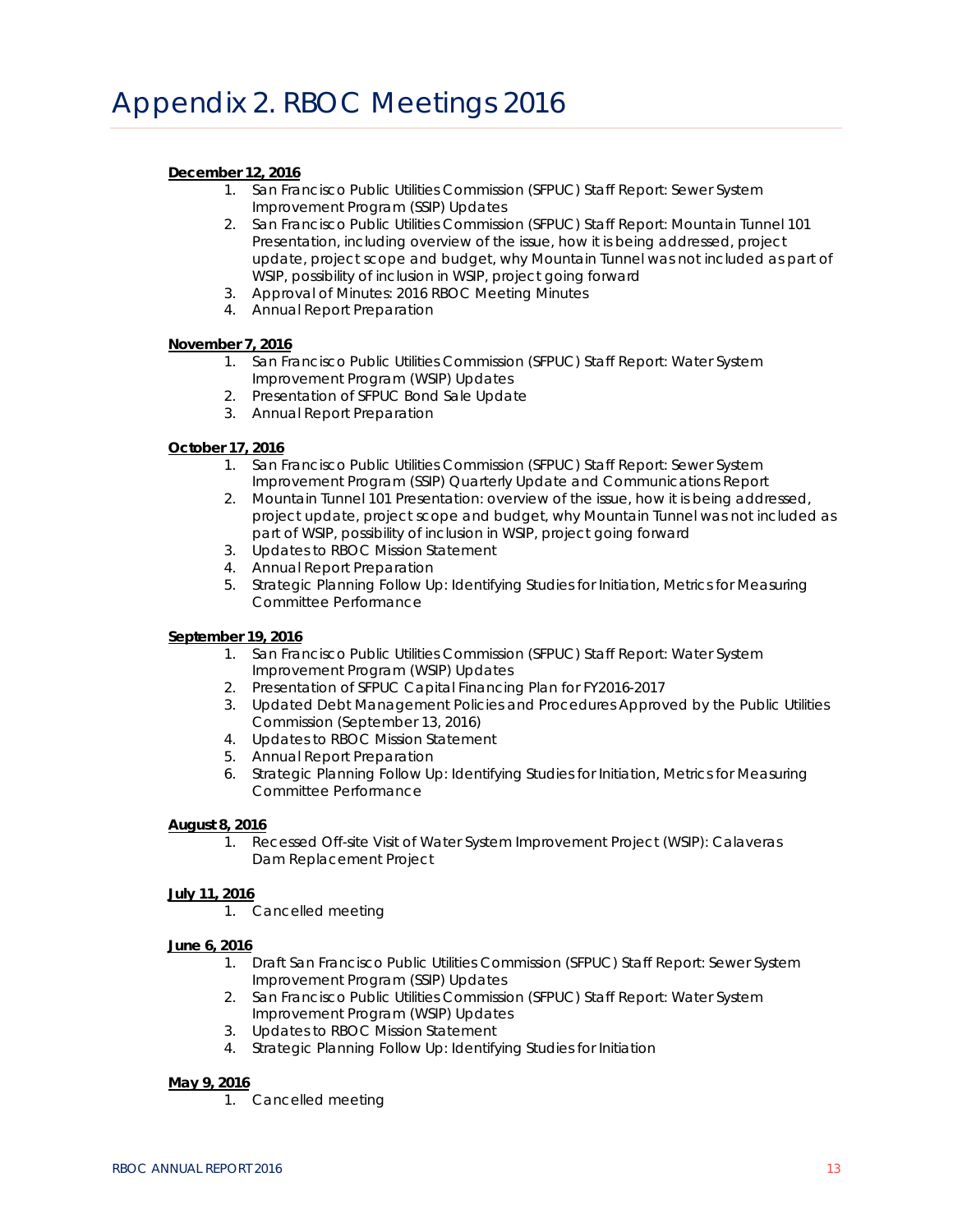### **[April](http://www.sfbos.org/Modules/ShowDocument.aspx?documentid=51556) 11, 2016**

- 1. Updates to Mission Statement
- 2. Follow Up: Strategic Planning Session
- 3. RBOC Member Vacancies
- 4. RBOC Strategic Planning Preparations
- 5. San Francisco Public Utilities Commission (SFPUC) Staff Report: Capital Planning
- 6. San Francisco Public Utilities Commission (SFPUC) Staff Report: Water System Improvement Program (WSIP) Financial Audit Findings
- 7. San Francisco Public Utilities Commission (SFPUC) Staff Report: Legal Compliance with Bond Requirements

### **March 7, 2016**

- 1. Follow Up: Strategic Planning Session
- 2. Updates to Mission Statement
- 3. RBOC Member Vacancies
- 4. Adoption of 2016 Calendar
- 5. RBOC Strategic Planning Preparations
- 6. San Francisco Public Utilities Commission (SFPUC) Staff Report: Sewer System Improvement Program (SSIP) Update, Re-baselining, Accuracy of Estimates and Program Comprehensiveness
- 7. San Francisco Public Utilities Commission (SFPUC) Staff Report: Water System Improvement Program (WSIP) Update; briefing on project cost management; lessons learned from WSIP, especially any from design build experience, Calaveras Dam update
- 8. San Francisco Public Utilities Commission (SFPUC) Staff Report: Bond Sale Updates and Refunding

### **[February](http://www.sfbos.org/Modules/ShowDocument.aspx?documentid=52265) 8, 2016**

1. Strategic Planning Session

### **[January](http://www.sfbos.org/Modules/ShowDocument.aspx?documentid=52560) 11, 2016**

- 1. Follow Up: Annual Report (2014 2015)
- 2. Comparison of the Revenue Bond Oversight Committee with Other Oversight Committees Follow Up
- 3. RBOC Member Vacancies
- 4. Approval of Contract for Strategic Planning Session
- 5. RBOC Strategic Planning Preparations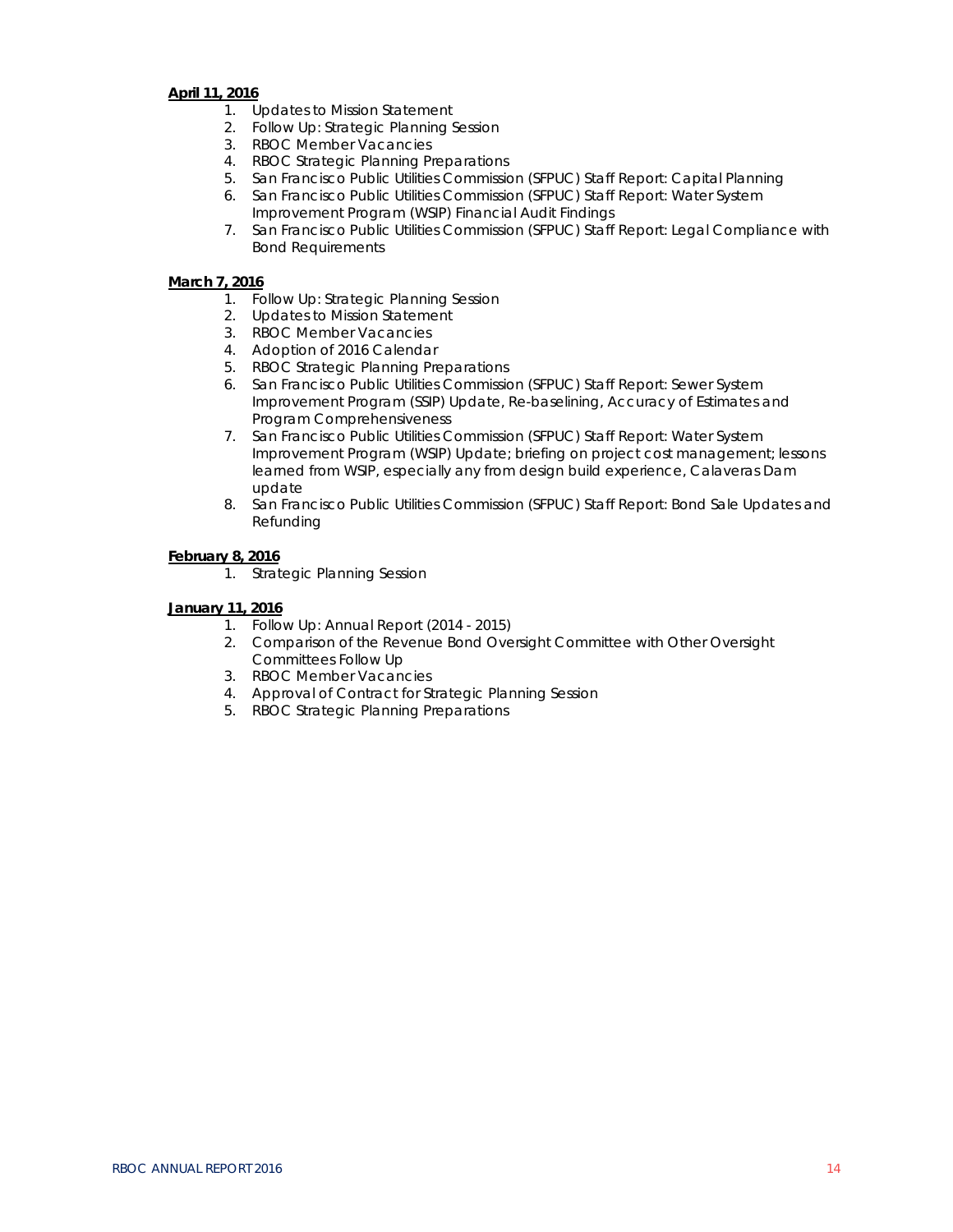### **RBOC Account Summary December 2016**

|         | <b>Funding Sources (\$)</b><br>Series                    | <b>5W Water</b> | <b>5C Wastewater</b> | <b>5T Hetchy Power</b> | <b>Total</b> |
|---------|----------------------------------------------------------|-----------------|----------------------|------------------------|--------------|
|         | 2006 A Bonds                                             | 223,310         |                      |                        | 223,310      |
|         | 2008 CREBS*                                              | ä,              |                      | 3,163                  | 3,163        |
|         | 2009 A Bonds                                             | 236,598         |                      |                        | 236,598      |
|         | 2009 B Bonds                                             | 206,000         | ÷.                   |                        | 206,000      |
|         | 2010 A Bonds                                             | 28,473          | 23,525               |                        | 51,998       |
|         | 2010 B Bonds                                             | 208,860         | 96,258               |                        | 305,118      |
|         | 2010 D Bonds                                             | 35,680          |                      |                        | 35,680       |
|         | 2010 E Bonds                                             | 172,100         |                      |                        | 172,100      |
|         | 2010 F Bonds                                             | 90,480          |                      |                        | 90,480       |
|         | 2010 G Bonds                                             | 175,735         |                      |                        | 175,735      |
|         | 2011 A Bonds                                             | 301,358         |                      |                        | 301,358      |
|         | 2011 B Bonds                                             | 14,488          |                      |                        | 14,488       |
|         | 2011 C Bonds                                             | 16,798          |                      | ÷,                     | 16,798       |
|         | 2011 QECBS                                               | ä,              |                      | 4,146                  | 4,146        |
|         | 2012 NCREBs*                                             |                 |                      | 3,300                  | 3,300        |
|         | 2012 A Bonds                                             | 295,805         |                      |                        | 295,805      |
|         | 2012 B Bonds                                             | 8,260           |                      | ٠                      | 8,260        |
|         | 2013 B Bonds                                             |                 | 165,793              |                        | 165,793      |
|         | 2015 A Bonds                                             |                 |                      | 19,778                 | 19,778       |
|         | 2015 NCREBS                                              |                 |                      | 2,050                  | 2,050        |
|         | 2016 A Bonds                                             |                 | 120,290              | ä,                     | 120,290      |
|         | 2016 B Bonds                                             |                 | 33,964               |                        | 33,964       |
|         | 2016 C Bonds                                             | 129,675         |                      |                        | 129,675      |
| Α       | Subtotal Sources - All                                   | 2,143,618       | 439,829              | 32,437                 | 2,615,884    |
|         | Charges Against Budget (\$)                              |                 |                      |                        |              |
|         | <b>Actual Charges</b>                                    |                 |                      |                        |              |
|         | WSIP Expenditures & CP (2006)                            | 59,370          |                      |                        | 59,370       |
|         | Financial Review of WSIP (2007)                          | 92,050          |                      |                        | 92,050       |
|         | WSIP Sunset Reservoir (2009)                             | 71,890          |                      |                        | 71,890       |
|         | CSA Controller's Audit (2011/2012)                       | 86,219          | 29,750               |                        | 115,969      |
|         | Independent Review Panel (IRP) (2011/2012)               | 116,010         |                      |                        | 116,010      |
|         | LADWP for IRP (2011/2012)                                | 11,489          |                      |                        | 11,489       |
|         | IBBS Consulting for IRP (2011/2012)                      | 47,000          |                      |                        | 47,000       |
|         | CSA Audit - Final Bill Q3 12                             | 29,625          |                      |                        | 29,625       |
|         | RM Block WSIP Evaluation - (invoice for Nov 12 - Aug 14) | 531,926         | ÷                    | ä,                     | 531,926      |
|         | RBOC 2015 Strategic Planning Meeting*                    | 970             | 970                  | 970                    | 2,911        |
|         | RBOC 2016 Strategic Planning Meeting                     | 1,078           | 1,078                | 1,078                  | 3,234        |
| В       | <b>Subtotal Actual Charges</b>                           | 1,047,628       | 31,798               | 2,048                  | 1,081,474    |
| $A - B$ | <b>Available Funds Before Pending Charges</b>            |                 |                      |                        |              |
|         |                                                          | 1,095,990       | 408,031              | 30,388                 | 1,534,410    |
|         | <b>Pending Charges</b>                                   |                 |                      |                        |              |
|         |                                                          |                 |                      |                        |              |
| c       | <b>Subtotal Pending Charges</b>                          |                 |                      |                        |              |
|         | A - B - C Available Funds After Pending Charges          | 1,095,990       | 408.031              | 30,388                 | 1,534,410    |

\* Revised from prior statement

 $A -$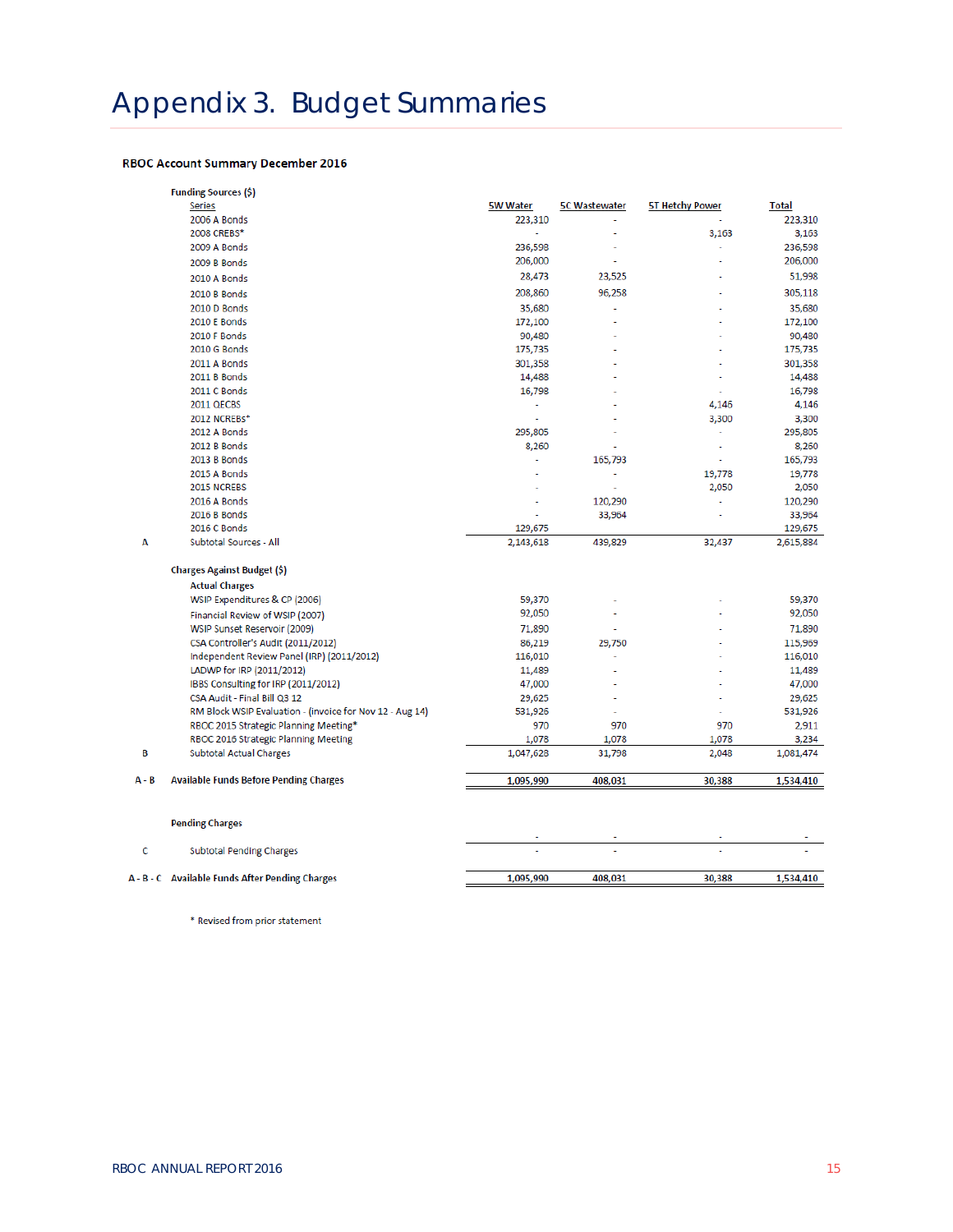#### **RBOC Account Summary October 2016**

|     | <b>Funding Sources (\$)</b>                                                                       |                                     |                          |                        |                     |
|-----|---------------------------------------------------------------------------------------------------|-------------------------------------|--------------------------|------------------------|---------------------|
|     | <b>Series</b>                                                                                     | <b>5W Water</b>                     | <b>5C Wastewater</b>     | <b>5T Hetchy Power</b> | <b>Total</b>        |
|     | 2006 A Bonds                                                                                      | 223.310<br>$\overline{\phantom{a}}$ | ٠                        |                        | 223.310             |
|     | <b>2008 CREBS*</b>                                                                                |                                     | $\blacksquare$           | 3.163                  | 3.163               |
|     | 2009 A Bonds                                                                                      | 236.598                             | $\overline{a}$           | ٠                      | 236,598             |
|     | <b>2009 B Bonds</b>                                                                               | 206,000                             | $\overline{a}$           | $\overline{a}$         | 206,000             |
|     | 2010 A Bonds                                                                                      | 28,473                              | 23.525                   |                        | 51,998              |
|     | <b>2010 B Bonds</b>                                                                               | 208,860                             | 96,258                   | $\overline{a}$         | 305.118             |
|     | 2010 D Bonds                                                                                      | 35.680                              | ÷                        | ٠                      | 35,680              |
|     | 2010 E Bonds                                                                                      | 172.100                             |                          | ٠                      | 172.100             |
|     | 2010 F Bonds                                                                                      | 90,480                              | ٠                        | ٠                      | 90,480              |
|     | 2010 G Bonds                                                                                      | 175.735                             |                          | ٠                      | 175,735             |
|     | 2011 A Bonds                                                                                      | 301.358                             | $\blacksquare$           | ٠                      | 301,358             |
|     | <b>2011 B Bonds</b>                                                                               | 14,488                              |                          | ۰                      | 14,488              |
|     | 2011 C Bonds                                                                                      | 16,798                              | $\blacksquare$           | ٠                      | 16,798              |
|     | <b>2011 OECBS</b>                                                                                 | $\overline{\phantom{a}}$            |                          | 4.146                  | 4.146               |
|     | 2012 NCREBs*                                                                                      | $\ddot{\phantom{0}}$                |                          | 3.300                  | 3.300               |
|     | 2012 A Bonds                                                                                      | 295.805                             |                          | ٠                      | 295,805             |
|     | <b>2012 B Bonds</b>                                                                               | 8,260                               |                          | ٠                      | 8,260               |
|     | <b>2013 B Bonds</b>                                                                               | ٠                                   | 165,793                  | ٠                      | 165.793             |
|     | 2015 A Bonds                                                                                      |                                     | ٠                        | 19.778                 | 19,778              |
|     | <b>2015 NCREBS</b>                                                                                |                                     |                          | 2.050                  | 2,050               |
|     | 2016 A Bonds                                                                                      | $\overline{a}$                      | 120,290                  | ۰                      | 120,290             |
| A   | <b>2016 B Bonds</b><br><b>Subtotal Sources - All</b>                                              | 2,013,943                           | 33,964<br>439,829        | 32,437                 | 33,964<br>2,486,209 |
|     | <b>Charges Against Budget (S)</b>                                                                 |                                     |                          |                        |                     |
|     | <b>Actual Charges</b>                                                                             |                                     |                          |                        |                     |
|     | WSIP Expenditures & CP (2006)                                                                     | 59.370                              | $\overline{\phantom{a}}$ | ٠                      | 59.370              |
|     |                                                                                                   |                                     |                          |                        |                     |
|     | Financial Review of WSIP (2007)                                                                   | 92.050                              |                          |                        | 92.050              |
|     | <b>WSIP Sunset Reservoir (2009)</b>                                                               | 71,890                              |                          | ٠                      | 71,890              |
|     | CSA Controller's Audit (2011/2012)                                                                | 86,219                              | 29,750                   |                        | 115,969             |
|     | Independent Review Panel (IRP) (2011/2012)                                                        | 116,010                             | $\overline{\phantom{a}}$ | ٠                      | 116,010             |
|     | LADWP for IRP (2011/2012)                                                                         | 11,489                              |                          |                        | 11,489              |
|     | IBBS Consulting for IRP (2011/2012)<br>CSA Audit - Final Bill Q3 12                               | 47,000<br>29,625                    | $\overline{\phantom{0}}$ | ٠<br>٠                 | 47.000<br>29,625    |
|     |                                                                                                   | 531.926                             | $\overline{\phantom{a}}$ | ٠                      | 531.926             |
|     | RM Block WSIP Evaluation - (invoice for Nov 12 - Aug 14)<br>RBOC 2015 Strategic Planning Meeting* | 970                                 | 970                      | 970                    | 2,911               |
|     | <b>RBOC 2016 Strategic Planning Meeting</b>                                                       | 1.078                               | 1,078                    | 1,078                  | 3,234               |
| в   | <b>Subtotal Actual Charges</b>                                                                    | 1,047,628                           | 31,798                   | 2,048                  | 1,081,474           |
|     |                                                                                                   |                                     |                          |                        |                     |
| А-В | <b>Available Funds Before Pending Charges</b>                                                     | 966,315                             | 408,031                  | 30,388                 | 1,404,735           |
|     |                                                                                                   |                                     |                          |                        |                     |
|     | <b>Pending Charges</b>                                                                            |                                     |                          |                        |                     |
| c   | <b>Subtotal Pending Charges</b>                                                                   |                                     | ٠                        |                        |                     |
|     | A - B - C Available Funds After Pending Charges                                                   | 966,315                             | 408,031                  | 30,388                 | 1,404,735           |
|     |                                                                                                   |                                     |                          |                        |                     |

\* Revised from prior statement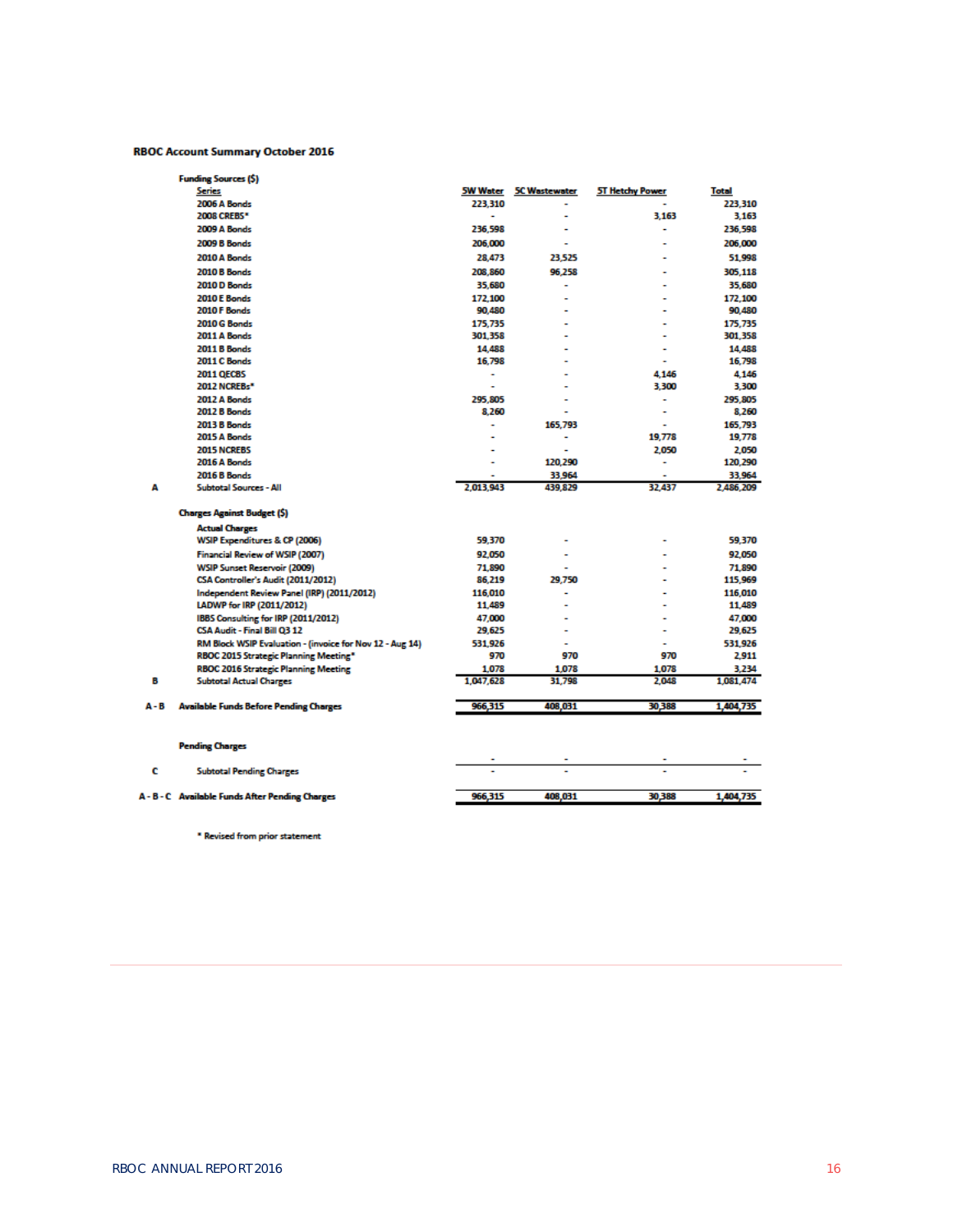#### RBOC Account Summary October 2015

|         | <b>Funding Sources (\$)</b>                                      |                 |                      |                        |                          |
|---------|------------------------------------------------------------------|-----------------|----------------------|------------------------|--------------------------|
|         | <b>Series</b>                                                    | <b>5W Water</b> | <b>5C Wastewater</b> | <b>5T Hetchy Power</b> | <b>Total</b>             |
|         | 2006 A Bonds                                                     | 223,310         |                      |                        | 223,310                  |
|         | <b>2008 CREBS</b>                                                | a.              |                      |                        |                          |
|         | 2009 A Bonds                                                     | 236,598         |                      |                        | 236,598                  |
|         | 2009 B Bonds                                                     | 206,000         |                      |                        | 206,000                  |
|         | 2010 A Bonds                                                     | 28,473          | 23,525               |                        | 51,998                   |
|         | 2010 B Bonds                                                     | 208,860         | 96,258               |                        | 305,118                  |
|         | 2010 D Bonds                                                     | 35,680          | $\overline{a}$       |                        | 35,680                   |
|         | <b>2010 E Bonds</b>                                              | 172,100         |                      |                        | 172,100                  |
|         | 2010 F Bonds                                                     | 90,480          |                      |                        | 90,480                   |
|         | 2010 G Bonds                                                     | 175,735         |                      |                        | 175,735                  |
|         | 2011 A Bonds                                                     | 301,358         |                      |                        | 301,358                  |
|         | 2011 B Bonds                                                     | 14,488          |                      |                        | 14,488                   |
|         | 2011 C Bonds                                                     | 16,798          |                      |                        | 16,798                   |
|         | 2011 QECBS                                                       | ٠               |                      |                        | ÷,                       |
|         | 2012 NCREBs                                                      | ÷,              |                      |                        | $\overline{\phantom{a}}$ |
|         | 2012A Bonds                                                      | 295,805         |                      |                        | 295,805                  |
|         | 2012B Bonds                                                      | 8,260           |                      |                        | 8,260                    |
|         | 2013A CP                                                         | L,              | 165,793              |                        | 165,793                  |
|         | 2013B Bonds                                                      |                 |                      |                        | ٠                        |
|         | 2015A Bonds                                                      |                 |                      | 19,778                 | 19,778                   |
|         | 2015 NCREBS *                                                    |                 |                      | 2,050                  | 2,050                    |
| А       | Subtotal Sources - All                                           | 2,013,943       | 285,576              | 21,828                 | 2,321,346                |
|         | <b>Charges Against Budget (\$)</b>                               |                 |                      |                        |                          |
|         | <b>Actual Charges</b>                                            |                 |                      |                        |                          |
|         | WSIP Expenditures & CP (2006)                                    | 59,370          |                      |                        | 59,370                   |
|         | Financial Review of WSIP (2007)                                  | 92,050          |                      |                        | 92,050                   |
|         | WSIP Sunset Reservoir (2009)                                     | 71,890          |                      |                        | 71,890                   |
|         | CSA Controller's Audit (2011/2012)                               | 86,219          | 29,750               |                        | 115,969                  |
|         | Independent Review Panel (IRP) (2011/2012)                       | 116,010         |                      |                        | 116,010                  |
|         | LADWP for IRP (2011/2012)                                        | 11,489          |                      |                        | 11,489                   |
|         | IBBS Consulting for IRP (2011/2012)                              | 47,000          |                      |                        | 47,000                   |
|         | CSA Audit - Final Bill Q3 12                                     | 29,625          |                      |                        | 29,625                   |
|         | RM Block WSIP Evaluation - (invoice for Nov 12 - Aug 14)         | 531,926         |                      |                        | 531,926                  |
|         | Refreshments for All Day RBOC Audit Planning Workshop for CY2015 | 211             | $\overline{a}$       |                        | 211                      |
|         | Facilitation Services for RBOC 2015 Strategic Planning Meeting   | ÷.              | 2,700                | $\overline{a}$         | 2,700                    |
| В       | <b>Subtotal Actual Charges</b>                                   | 1,045,790       | 32,450               | ä,                     | 1,078,239                |
|         |                                                                  |                 |                      |                        |                          |
| $A - B$ | <b>Available Funds Before Pending Charges</b>                    | 968,153         | 253,126              | 21,828                 | 1,243,107                |
|         | <b>Pending Charges</b>                                           |                 |                      |                        |                          |
|         |                                                                  |                 |                      |                        |                          |
| c       | <b>Subtotal Pending Charges</b>                                  |                 |                      |                        |                          |
|         | A - B - C Available Funds After Pending Charges                  | 968,153         | 253,126              | 21,828                 | 1,243,107                |
|         |                                                                  |                 |                      |                        |                          |

\* Change from prior month